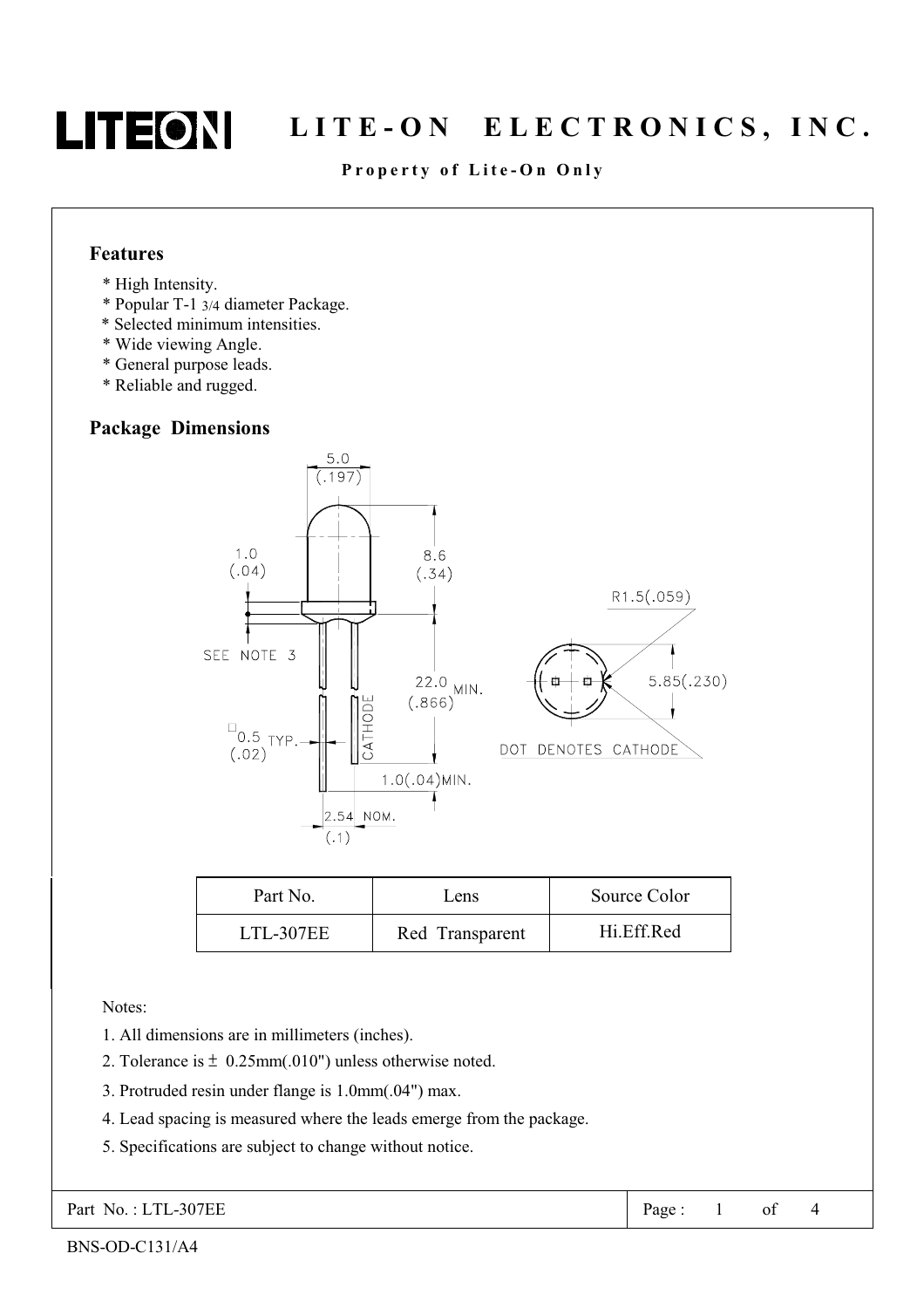

### Property of Lite-On Only

| Absolute Maximum Ratings at $TA=25^{\circ}C$                          |                               |      |  |
|-----------------------------------------------------------------------|-------------------------------|------|--|
| Parameter                                                             | Maximum Rating                | Unit |  |
| <b>Power Dissipation</b>                                              | 100                           | mW   |  |
| <b>Peak Forward Current</b><br>$(1/10$ Duty Cycle, 0.1ms Pulse Width) | 120                           | mA   |  |
| <b>Continuous Forward Current</b>                                     | 30                            | mA   |  |
| Derating Linear From 50°C                                             | 0.4                           | mA/C |  |
| <b>Reverse Voltage</b>                                                | 5                             | V    |  |
| <b>Operating Temperature Range</b>                                    | -55°C to + $100^{\circ}$ C    |      |  |
| <b>Storage Temperature Range</b>                                      | -55°C to + $100^{\circ}$ C    |      |  |
| Lead Soldering Temperature<br>$[1.6mm(.063")$ From Body]              | $260^{\circ}$ C for 5 Seconds |      |  |

Part No.: LTL-307EE

Page:  $\overline{2}$ 

of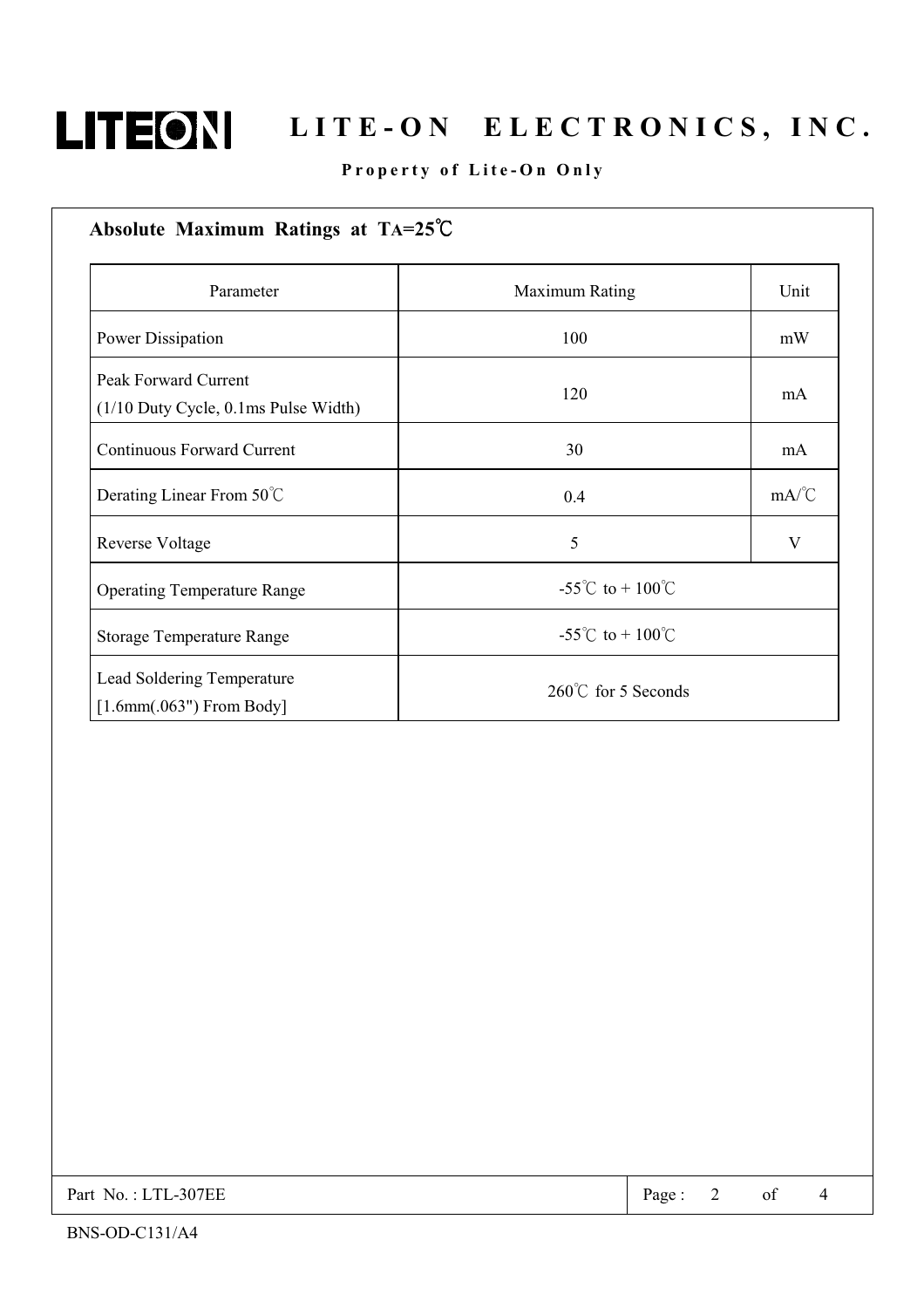

### Property of Lite-On Only

| Parameter                | Symbol           | Min. | Typ. | Max. | Unit         | <b>Test Condition</b>        |
|--------------------------|------------------|------|------|------|--------------|------------------------------|
| Luminous Intensity       | Iv               | 29   | 90   |      | mcd          | $I_F = 10mA$<br>Note $1,4$   |
| Viewing Angle            | $2\theta_{1/2}$  |      | 40   |      | deg          | Note $2$ (Fig.6)             |
| Peak Emission Wavelength | $\lambda$ P      |      | 635  |      | nm           | Measurement<br>@Peak (Fig.1) |
| Dominant Wavelength      | $\lambda$ d      |      | 623  |      | nm           | Note 3                       |
| Spectral Line Half-Width | $\Delta \lambda$ |      | 40   |      | nm           |                              |
| Forward Voltage          | $V_{F}$          |      | 2.0  | 2.6  | $\mathbf{V}$ | $I_F = 20mA$                 |
| <b>Reverse Current</b>   | $\rm I_R$        |      |      | 100  | $\mu$ A      | $V_R = 5V$                   |
| Capacitance              | $\mathcal{C}$    |      | 20   |      | pF           | $V_F = 0$ , $f = 1$ MHz      |

- Note: 1. Luminous intensity is measured with a light sensor and filter combination that approximates the CIE (Commission International De L'Eclairage) eye-response curve.
	- 2.  $\theta$  1/2 is the off-axis angle at which the luminous intensity is half the axial luminous intensity.
	- 3. The dominant wavelength,  $\lambda$  d is derived from the CIE chromaticity diagram and represents the single wavelength which defines the color of the device.
	- 4. The Iv guarantee should be added  $\pm$  15%.